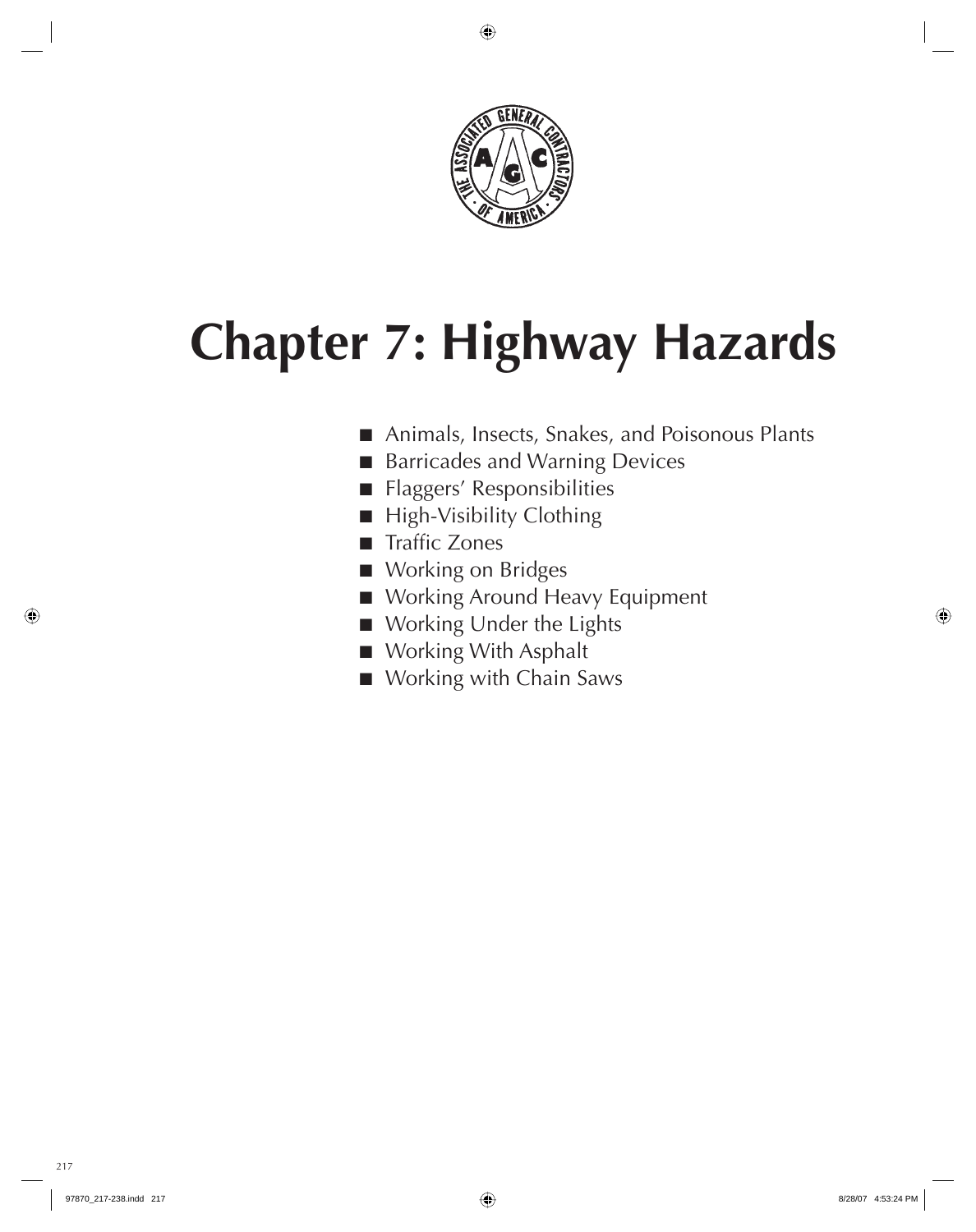### **ANIMALS, INSECTS, SNAKES, AND POISONOUS PLANTS**

#### INTRODUCTION

- 1. Review any accidents or "near accidents" from the past week.
- 2. Describe the hazards of the work as they relate to your project. Explain or show the SAFE way of doing the job.
- 3. Give the TOOL BOX SAFETY TALK

Plants and animals can cause rashes, illness, and even death. Outdoor work can expose you to animal bites, such as from dogs or snakes, and to plants like poison ivy and poison oak. To prevent problems:

- Watch for snakes, animals and insects that may be seeking shelter in high grass, debris or equipment.
- Steer clear of any animals. •
- Wear the recommended protective clothing such as boots and gloves.
- If you are allergic to insect bites or stings, carry your emergency kit to control the reaction. It is advisable to notify your supervisor of your allergy.



- Learn to identify the poisonous snakes, spiders and stinging insects in your area. Snakes are unlikely to bite unless they are trapped or threatened.
- Learn to recognize and avoid poisonous plants such as poison oak, ivy, and sumac. •
- Seek treatment immediately for bites or contact with poisonous plants. •

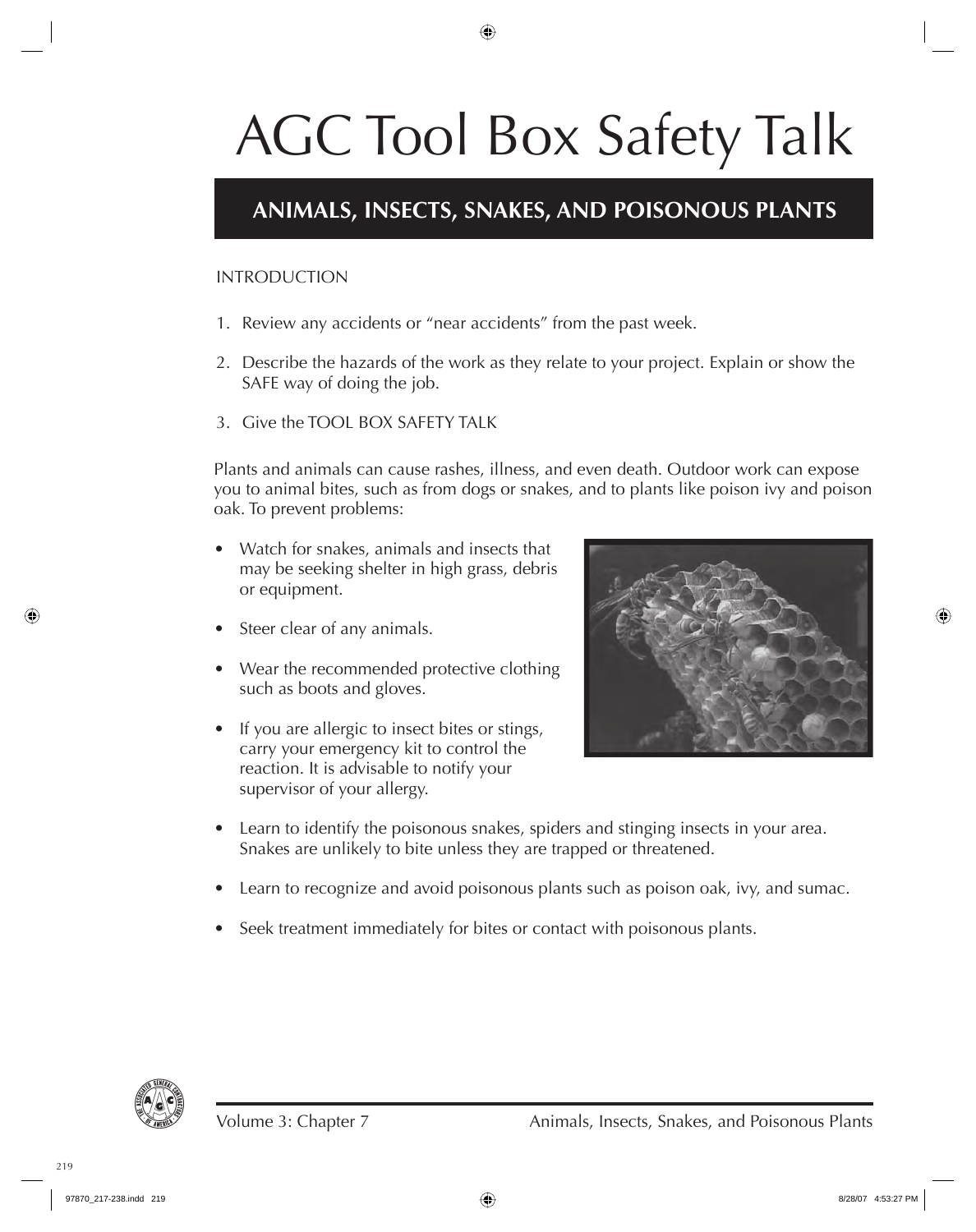### **BARRICADES AND WARNING DEVICES**

#### INTRODUCTION

- 1. Review any accidents or "near accidents" from the past week.
- 2. Describe the hazards of the work as they relate to your project. Explain or show the SAFE way of doing the job.
- 3. Give the TOOL BOX SAFETY TALK

Work zones on roadways are increasingly dangerous places, both for workers and for those traveling through them. Use barricades and warning devices at job sites to direct traffic flow and help ensure safety for motorists and workers.

- Install and maintain temporary traffic control devices, such as signage, warning devices, paddles, and concrete barriers, in a consistent manner as required by the Manual of Uniform Traffic Control Devices throughout the work zone. •
- Set up temporary traffic control within a reasonable time prior to construction so that motorists do not become complacent and ignore warning signs and devices when work begins. •



- Provide flaggers with devices that increase their visibility to passing motorists and construction vehicles. •
- Ensure that all traffic control devices are operating properly and in place at all times. Missing traffic control devices create the potential for motorists to inadvertently enter the work space or exit the highway in the wrong place.
- At night, use signs that are made of reflective material or are illuminated. •
- Reduce space between channelizing traffic control devices during hours of darkness to compensate for reduced driver visibility.
- When work is suspended for short periods, all signs that are no longer appropriate shall must be removed, covered, turned, or laid flat so they are not visible to drivers. •

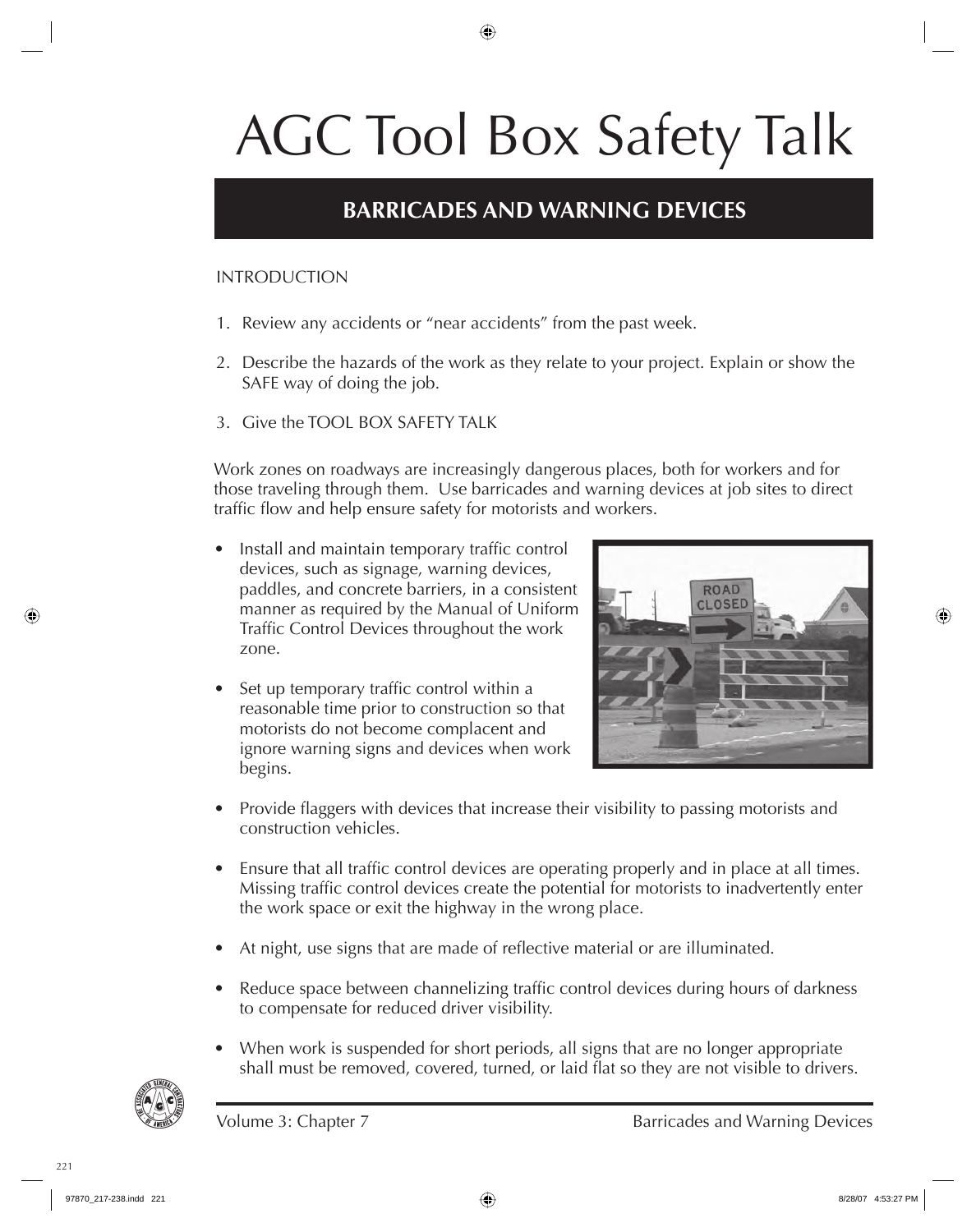### **FLAGGERS' RESPONSIBILITIES**

#### INTRODUCTION

- 1. Review any accidents or "near accidents" from the past week.
- 2. Describe the hazards of the work as they relate to your project. Explain or show the SAFE way of doing the job.
- 3. Give the TOOL BOX SAFETY TALK

Flaggers have been injured when vehicles intrude into traffic work zones and by internal vehicle-related incidents. Flaggers should only be used when other methods of traffic control are inadequate to direct or control traffic and to ensure the safety of work zone workers and public drivers. When working as a flagger, follow these guidelines:

- Do not attempt to direct and control traffic unless you have been trained and designated to do so. •
- Wear high visibility clothing that meets local, state and federal requirements - Orange, yellow, or green vest. Night work requires additional visibility clothing.
- Wear other protective equipment, including a hard hat and a long-sleeved shirt and pants, and appropriate clothes for expected weather. •



- Stand alone on the shoulder in clear view being sure to face traffic at all times. •
- Never stand in the open traffic lane. •
- Stay alert, focused on work and avoid distractions. •
- Plan an escape route for emergencies. •

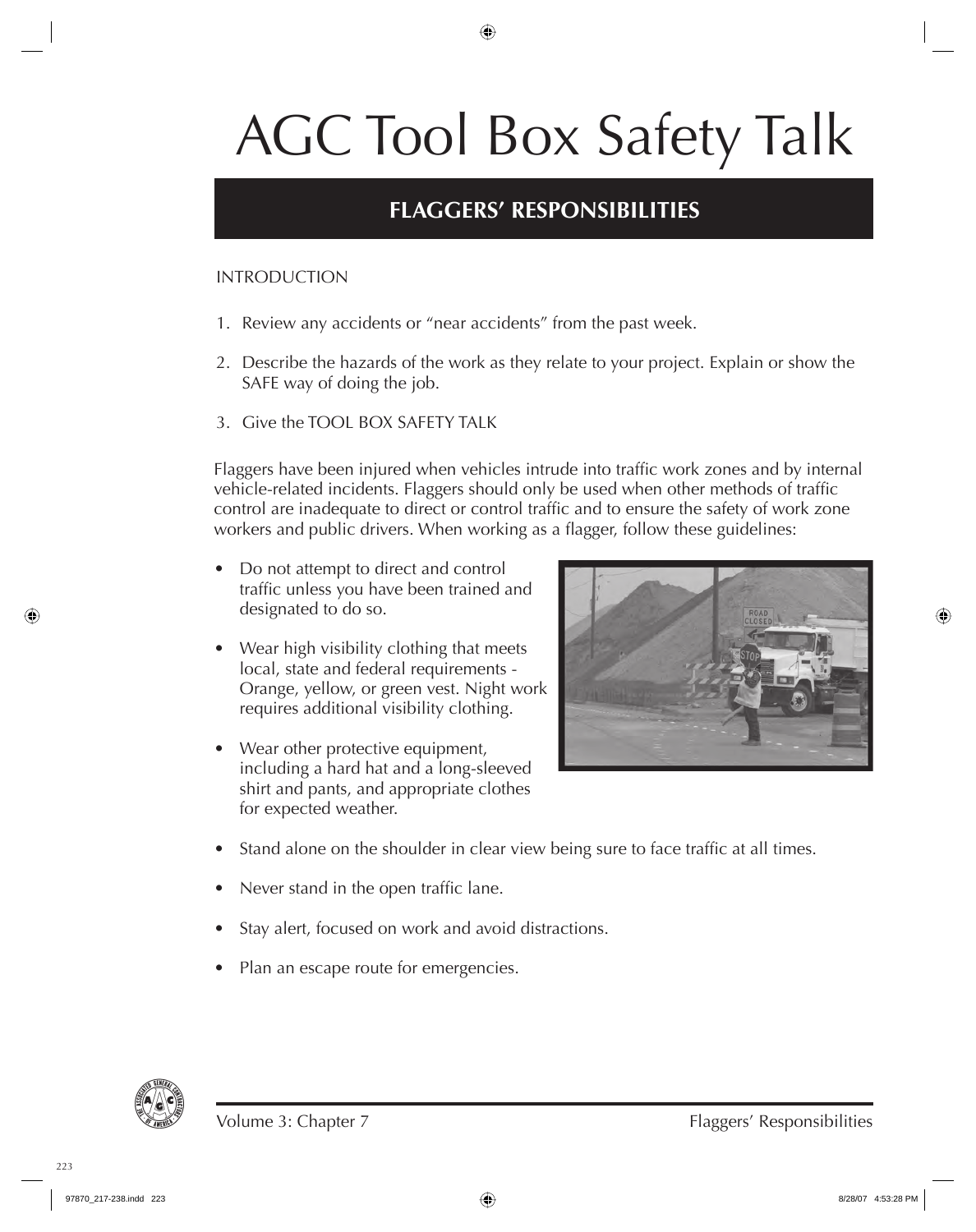### **HIGH-VISIBILITY CLOTHING**

#### INTRODUCTION

- 1. Review any accidents or "near accidents" from the past week.
- 2. Describe the hazards of the work as they relate to your project. Explain or show the SAFE way of doing the job.
- 3. Give the TOOL BOX SAFETY TALK

Flaggers and other road crew workers on foot are at risk of being struck by vehicles, either public cars and trucks or construction equipment. One of the best defenses is to wear high-visibility clothing. This helps prevent accidents associated with struck by and struck against hazards.

- Always wear high-visibility safety apparel when working in traffic work zones. •
- For daytime work, wear a vest, shirt or jacket that is bright orange, yellow, strong yellow-green, or a fluorescent version of these colors.
- For nighttime work, or work in low visibility light conditions, wear highly reflective apparel that is orange, yellow, white, silver or strong yellow-green and visible at a minimum of 1,000 feet. •
- Ensure that reflective clothing is designed to clearly identify the wearer and be visible through a wide range of body motions. •
- Inspect high-visibility clothing regularly to verify that color has not faded and that reflective properties have not been severely diminished or lost. •



• Continuously monitor and maintain effective signage and traffic travel path definitive guidance.

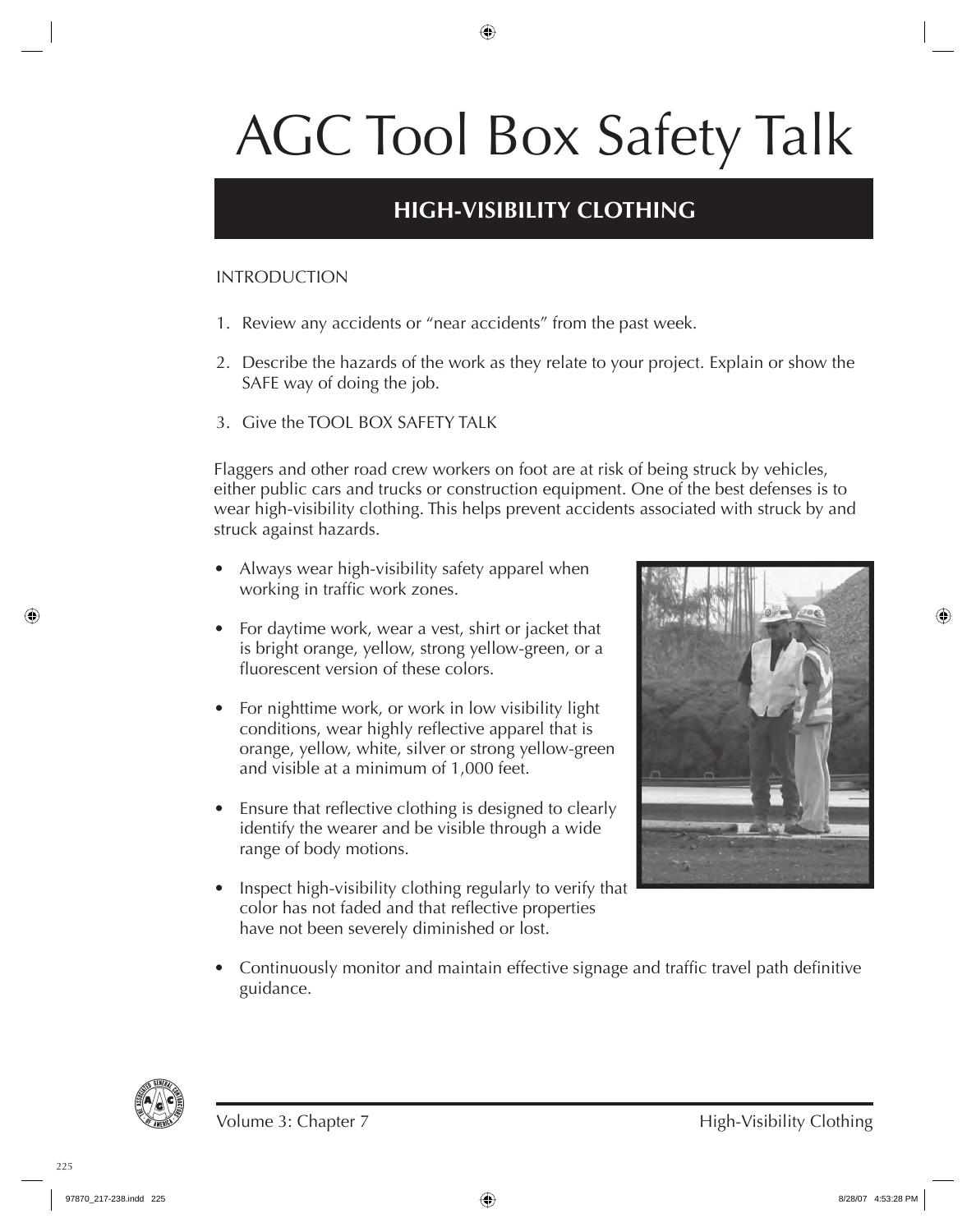### **TRAFFIC ZONES**

#### INTRODUCTION

- 1. Review any accidents or "near accidents" from the past week.
- 2. Describe the hazards of the work as they relate to your project. Explain or show the SAFE way of doing the job.
- 3. Give the TOOL BOX SAFETY TALK

Many workers have been killed or seriously hurt after being hit by a vehicle while in traffic work zones for highway and street construction. This danger exists when traffic is not properly routed and/or adequate barriers are not placed between workers or traffic. To help prevent accidents, follow these safe work practices

- Know the work zone and your position location in it.
- Know the internal job traffic control plan.
- If you have specific traffic control responsibilities, be sure you are trained in traffic control techniques, are qualified to use these techniques for traffic control device usage, and placement.



- Always wear appropriate high-visibility clothing such as reflective safety vests. Workers exposed to traffic must be seen by other drivers. Use the correct clothing for the time of the day that it is being worn. Different types of clothing and amounts may be required for different times of the day. •
- Make sure barriers are provided between workers and equipment, when possible. •
- Use designated site specific routes for equipment and workers. •
- Workers must stay within the designated work zone. •
- Know the locations of other workers, including equipment operators, and establish a method of communication with them making sure eye contact is made when you are in the area. •

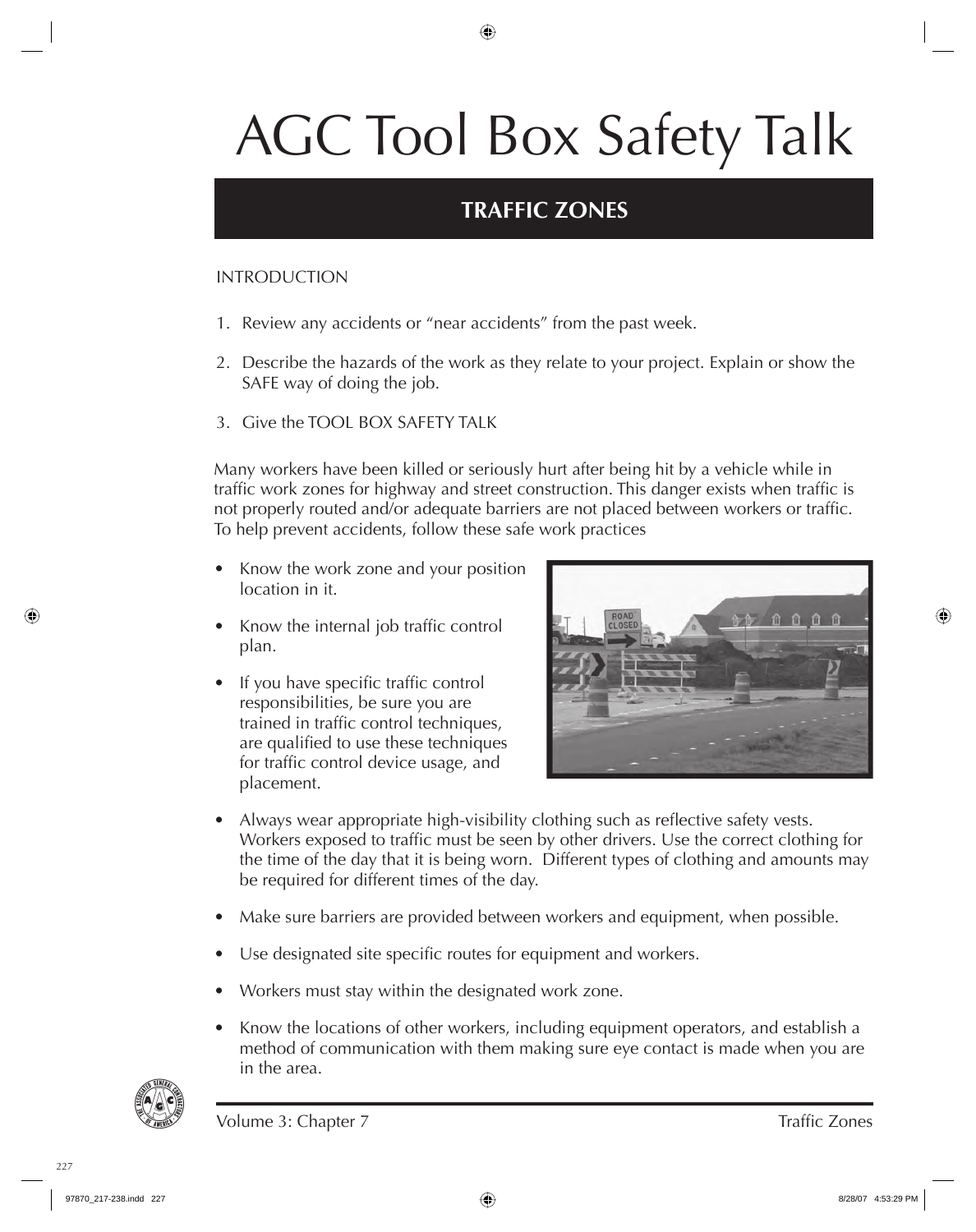### **WORKING ON BRIDGES**

#### INTRODUCTION

- 1. Review any accidents or "near accidents" from the past week.
- 2. Describe the hazards of the work as they relate to your project. Explain or show the SAFE way of doing the job.
- 3. Give the TOOL BOX SAFETY TALK

Work zones on bridges can be hazardous to workers and traffic control personnel because motorists may not see the advance warning signs. There is little or no room to escape if motorists drive into the work zone. Take these precautions when working in bridge work zones:

- If possible, do not position traffic control personnel on bridges. Place them well ahead of the work that is being done and protect them with barricades if possible. •
- Wear high-visibility apparel that is appropriate for the time of day work is being done. •
- Make sure the bridge and approaches are well-lit during hours of darkness. •



- Give motorists plenty of advance warning of upcoming work zones. •
- Consider increasing the number of signs to warn motorists in order to avoid mishaps. •
- Carefully plan and maintain full compliance for Personal Fall Protection Program requirements. •

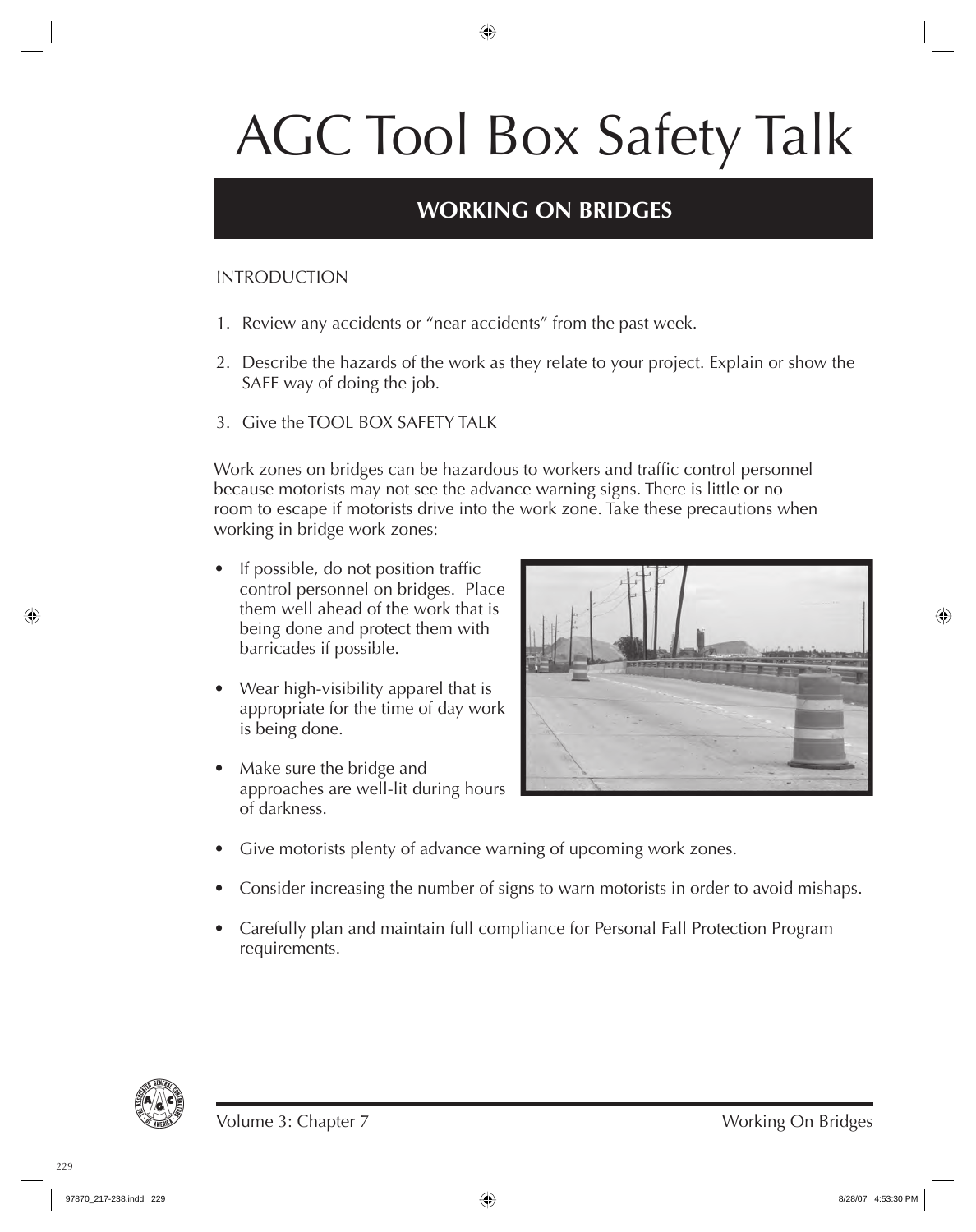### **WORKING AROUND HEAVY EQUIPMENT**

#### INTRODUCTION

- 1. Review any accidents or "near accidents" from the past week.
- 2. Describe the hazards of the work as they relate to your project. Explain or show the SAFE way of doing the job.
- 3. Give the TOOL BOX SAFETY TALK

Being struck is the biggest danger in roadwork. Workers on foot must be alert at all times. To help avoid accidents, take these precautions:

- Wear appropriate high-visibility clothing, proper class of safety vest, and head gear.
- Check surroundings often. Listen for warnings.
- Know the traffic control plan and stay clear of vehicles.
- Work in only those areas necessary to carry out the job at hand. Where possible, stay behind barriers.



- Stay out of "blind" spots and outside a "safety circle" around equipment. If you can't see the operator, he/she can't see you. Make eye contact with the operator to let him or her know that you are there. •
- Communicate with operators by radio and/or eye contact and confirm acknowledgement.
- Use spotters when you must work with your back to equipment or traffic. •

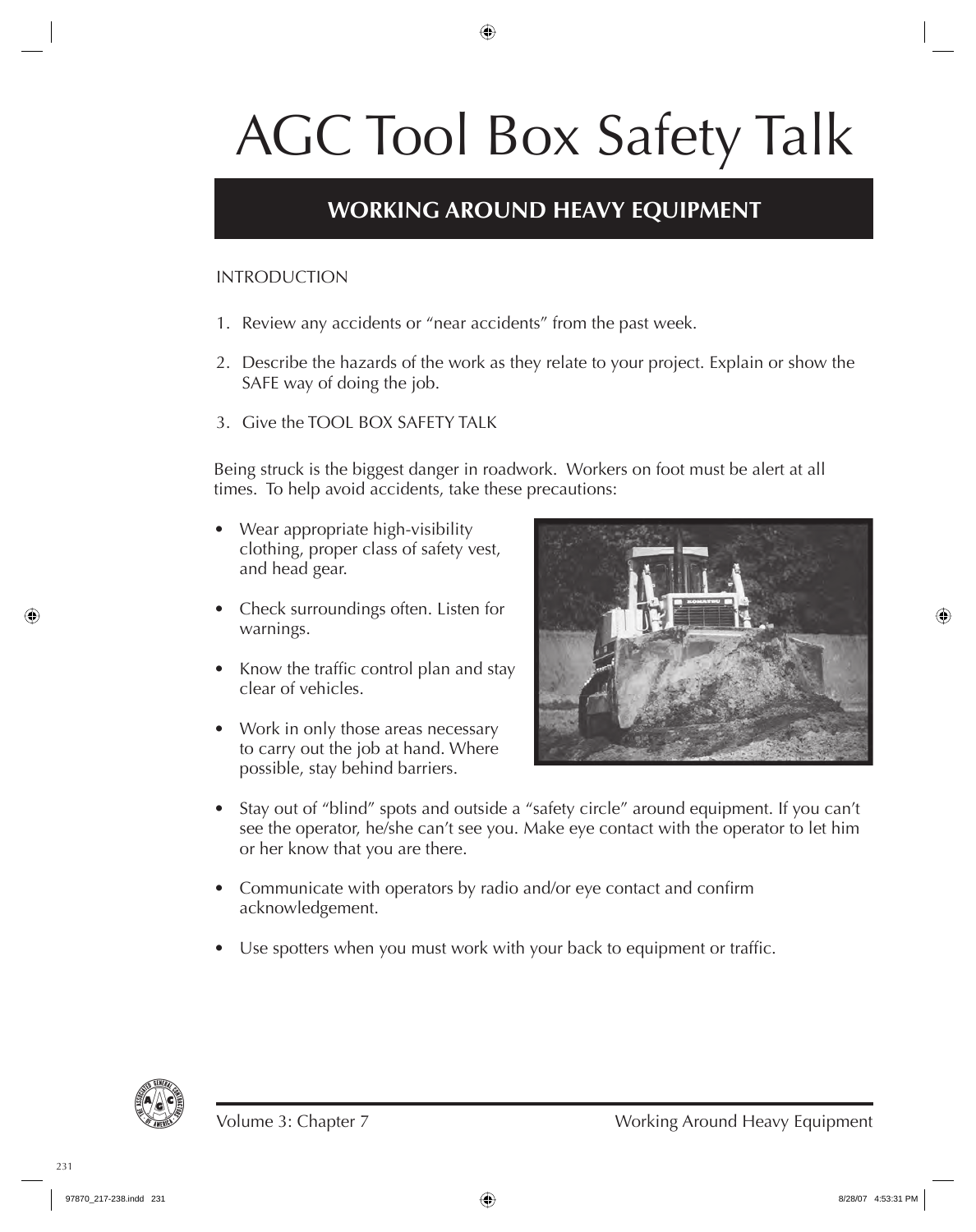### **WORKING UNDER THE LIGHTS**

#### INTRODUCTION

- 1. Review any accidents or "near accidents" from the past week.
- 2. Describe the hazards of the work as they relate to your project. Explain or show the SAFE way of doing the job.
- 3. Give the TOOL BOX SAFETY TALK

 Working on roads or highways at night can be particularly dangerous because of poor visibility for both motorists and workers. There is also a risk posed by impaired or drowsy drivers and sleep-deprived or drowsy workers. To help ensure safety:

- Report to your supervisor: Any lighting that shines directly into oncoming traffic. Nonworking lights, flashers, beacons arrow boards, etc. Signage, cones or other traffic control devices that are defective or improperly placed or have been moved. •
- Make sure work vehicles have appropriate beacons and light signals to ensure operator and traffic visibility. •



- Provide clear signage. Place drums and cones and other traffic control devices closer together at night.
- Wear reflective clothing that meets night work criteria. •
- Know your surroundings, including vehicle and equipment paths, assigned work areas, and safe paths to and from work.
- On foot, watch out for equipment. •
- On equipment, watch out for workers. •
- See and be seen. •

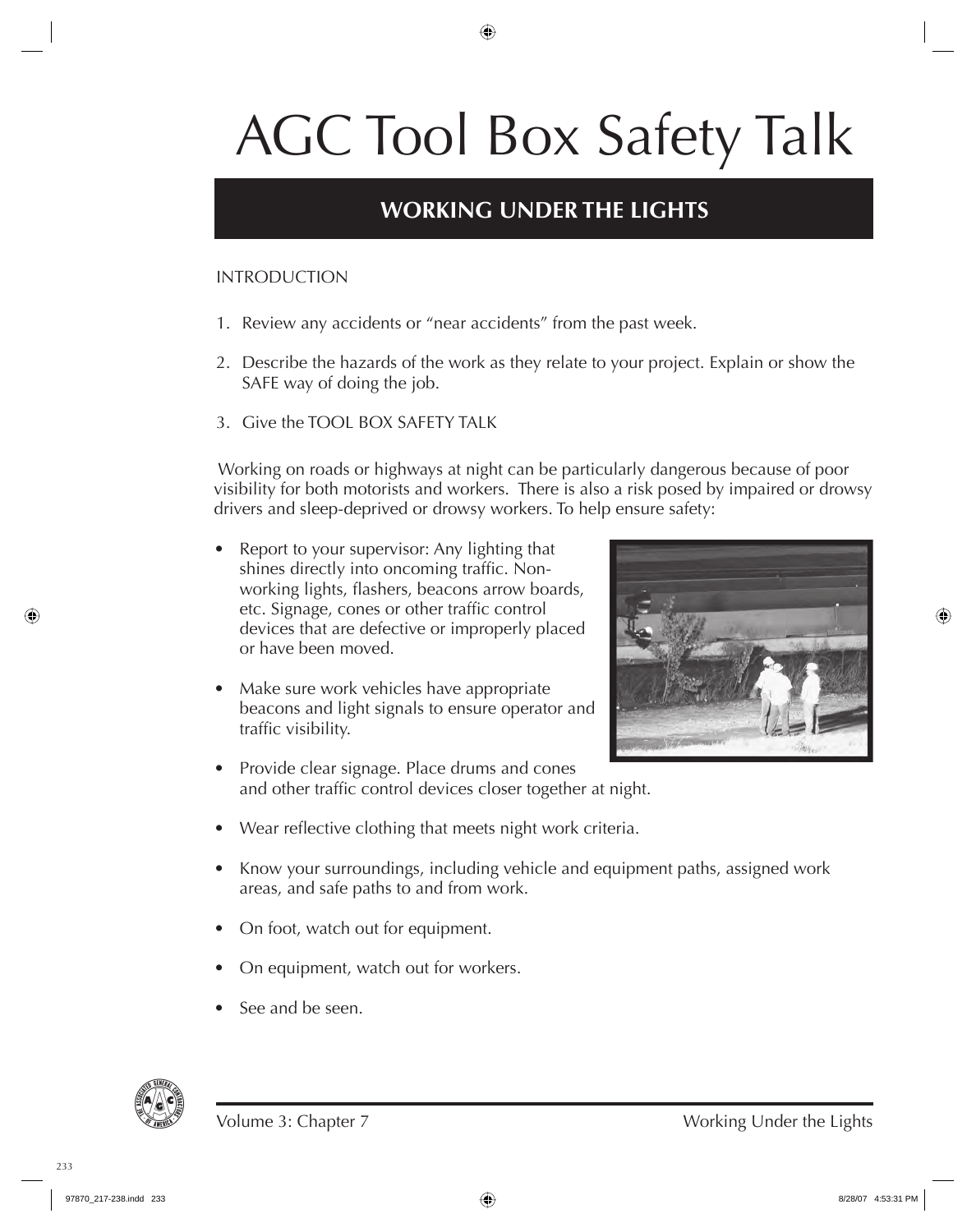### **WORKING WITH ASPHALT**

#### INTRODUCTION

- 1. Review any accidents or "near accidents" from the past week.
- 2. Describe the hazards of the work as they relate to your project. Explain or show the SAFE way of doing the job.
- 3. Give the TOOL BOX SAFETY TALK

Crews working on roads and highways risk exposure to asphalt. Asphalt fumes may cause eye and respiratory tract irritation. Hot asphalt can severely burn the skin. To prevent injuries from asphalt, take these precautions:

- Work upwind whenever possible. •
- Maintain a lower temperature when possible to minimize fumes. •
- Use positive ventilation on paving machines if required.
- Wear gloves and sleeved shirts and pants to prevent skin contact.
- Do not eat, smoke or drink where asphalt is handled.



- If you feel ill while working with asphalt, let your supervisor know right away. •
- Especially during hot or warm outdoor temperature conditions carefully monitor personnel who have not been acclimated to such heat exposure.
- Maintain constant vigilance regarding backing asphalt vehicles as well as nearby public traffic.